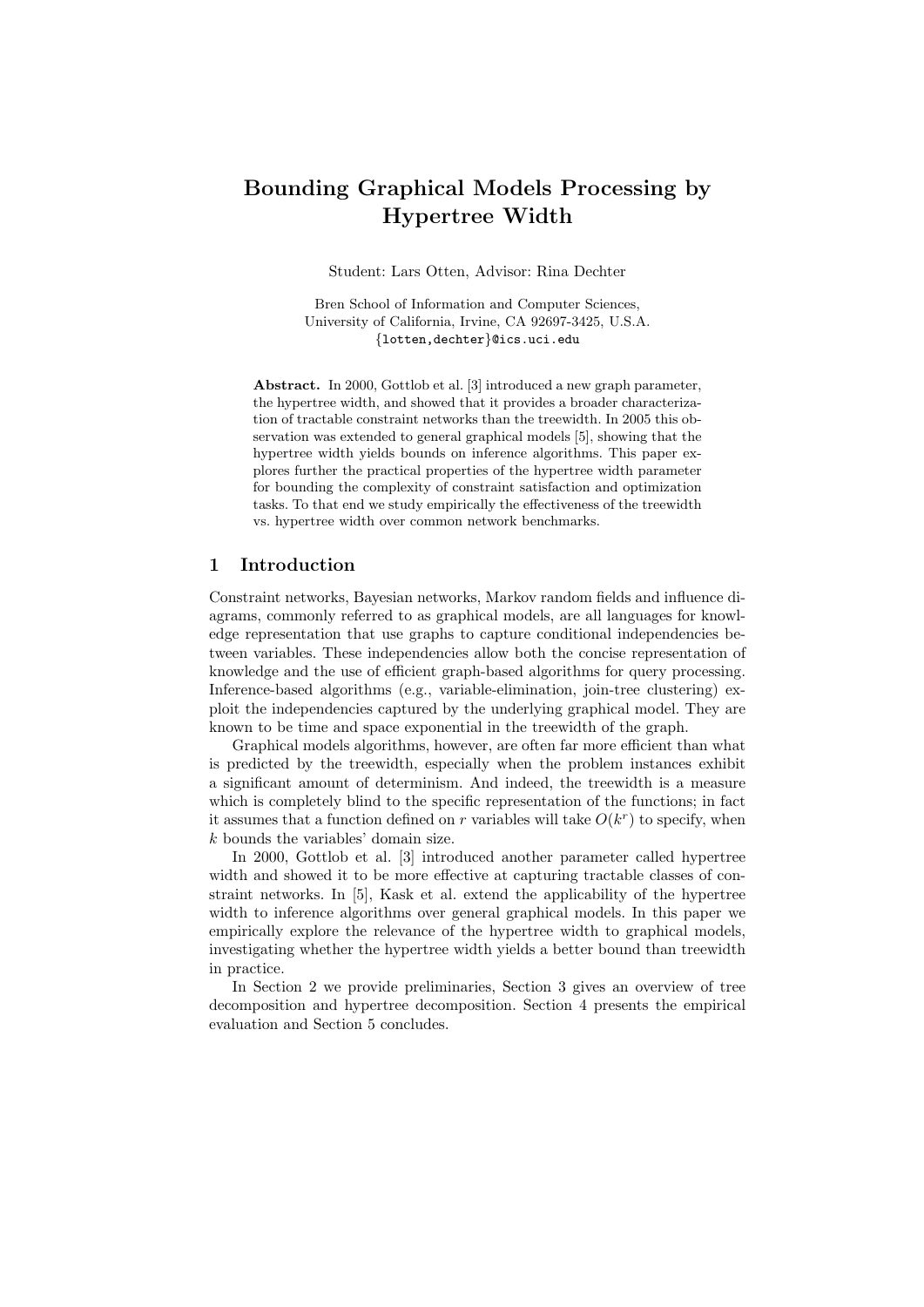# 2 Background

We assume the usual definitions of directed and undirected graphs.

**Definition 1.** A hypergraph is a pair  $H = (V, S)$  where  $S = \{S_1, ..., S_t\}$  is a set of subsets of  $V$ , called hyper-edges. The **primal graph** of a hypergraph  $H = (V, S)$  is an undirected graph  $G = (V, E)$  such that there is an edge  $(u, v) \in$ E for any two vertices  $u, v \in V$  that appear in the same hyper-edge (namely, there exists  $S_i$ , s.t.,  $u, v \in S_i$ ). The **dual graph** of a hypergraph  $H = (V, S)$ is an undirected graph  $G = (S, E)$  that has a vertex for each hyper-edge, and there is an edge  $(S_i, S_j) \in E$  when the corresponding hyper-edges share a vertex  $(S_i \cap S_j \neq \emptyset).$ 

Definition 2. A hypergraph is a hypertree, also called acyclic hypergraph, if and only if its dual graph has an edge subgraph that is a tree, such that all the nodes in the dual graph that contain a common variable form a connected subgraph.

**Definition 3.** A graphical model R is a 4-tuple  $\langle X, D, F, \otimes \rangle$  where: (1) X =  $\{X_1, \ldots, X_n\}$  is a set of variables; (2)  $D = \{D_1, \ldots, D_n\}$  is the set of their respective finite domains of values; (3)  $F = \{f_1, \ldots, f_r\}$  is a set of discrete real-valued functions, each defined over a subset of variables  $S_i \subseteq X$ , called its scope. (4)  $\otimes_i f_i \in \{\prod_i f_i, \sum_i f_i, \Join_i f_i\}$  is a combination operator. The graphical model represents the combination of all its functions:  $\otimes_{i=1}^r f_i$ . A reasoning task is based on a marginalization (elimination) operator,  $\overline{\psi}$ , and is defined by:  $\overline{\psi}_{Z_1}$  $\otimes_{i=1}^r f_i,\ldots,\Downarrow_{Z_t} \otimes_{i=1}^r f_i$ , where  $Z_i \subseteq X$ .

For example, for constraint optimization tasks one might have  $\Downarrow_{Z_1} \otimes_{i=1}^r f_i =$  $\min_X \sum_{i=1}^r f_i(X)$  as the reasoning task, where the  $f_i$  are the cost functions.

**Definition 4.** The set of variables X and the scopes  $S = \{S_1, \ldots, S_r\}$  of a graphical model defines the graphical model's hypergraph  $(X, S)$ . If this hypergraph is a hypertree the graphical model is called acyclic.

The special cases of reasoning tasks which we have in mind are constraint networks, belief networks or mixed networks that combine both [2]. The primary tasks for constraint networks are finding or counting solutions, they are defined using relations as functions, and relational join and project as the combination and marginalization operators. The primary tasks over belief networks are belief updating and finding the most probable explanation. They are specified using conditional probability functions defined on each variable and its parents in a given directed acyclic graph, and use multiplication and summation or maximization as the combination and marginalization operators [5].

# 3 Tree and Hypertree Decompositions

Tree clustering schemes have been widely used for constraint processing and for probabilistic reasoning. The most popular variants are join-tree and junctiontree algorithms. The schemes vary somewhat in their graph definitions as well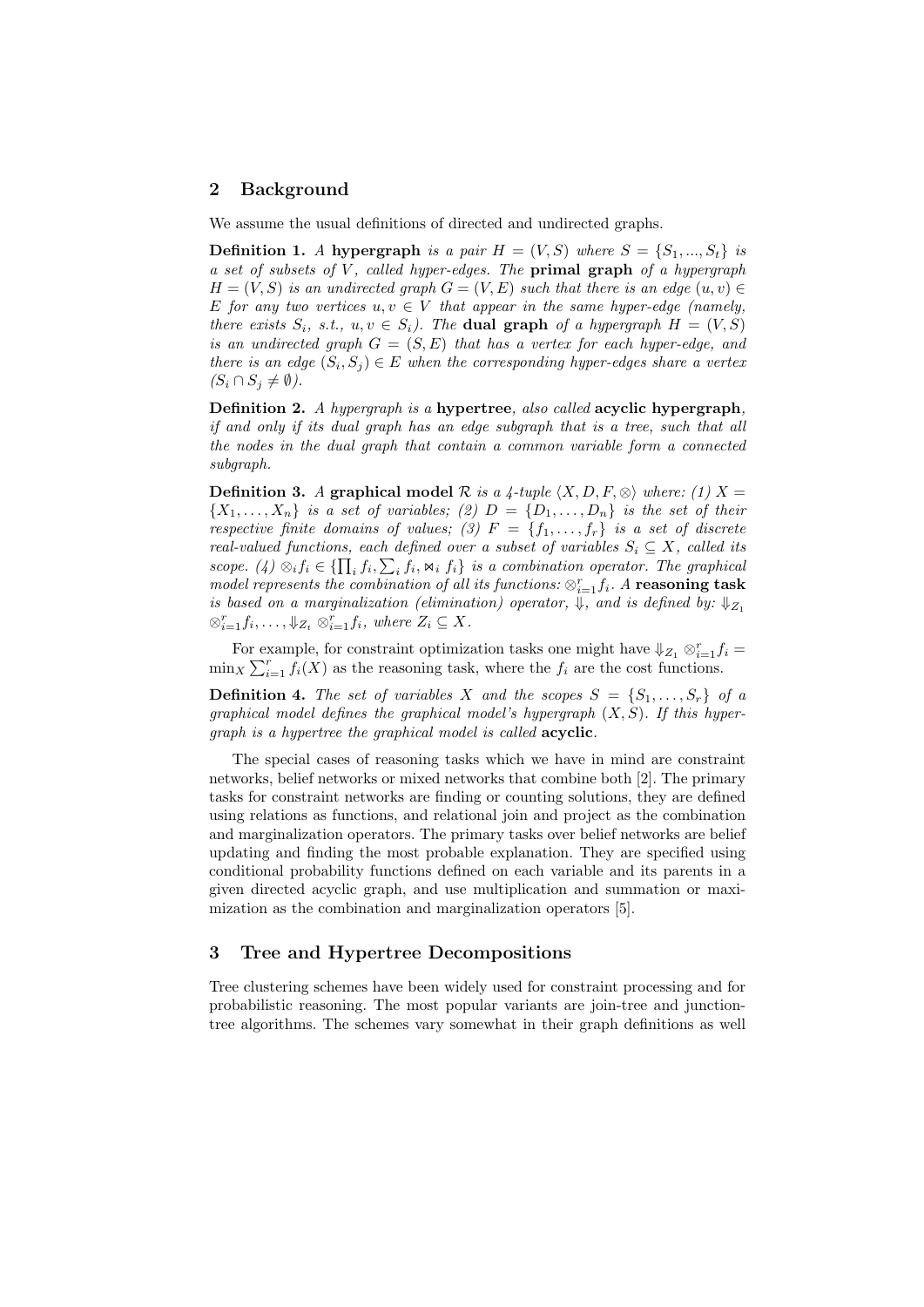as in the way tree decompositions are processed  $[1, 7, 3, 8]$ . However, they all involve a decomposition of a hypergraph into a hypertree.

**Definition 5.** [5] Let P be a reasoning task over a graphical model  $\langle X, D, F, \otimes \rangle$ . A tree decomposition for P is a triple  $\langle T, \chi, \psi \rangle$ , where  $T = (V, E)$  is a tree and  $\chi$  and  $\psi$  are labeling functions that associate with each vertex  $v \in V$  two sets,  $\chi(v) \subseteq X$  and  $\psi(v) \subseteq F$ , that satisfy the following conditions:

- 1. For each  $f_i \in F$ , there is exactly one vertex  $v \in V$  such that  $f_i \in \psi(v)$ .
- 2. If  $f_i \in \psi(v)$ , then  $scope(f_i) \subseteq \chi(v)$ .
- 3. For each variable  $X_i \in X$ , the set  $\{v \in V | X_i \in \chi(v)\}\$  induces a connected subtree of  $T$ . This is also called the running intersection or the connectedness property.

The treewidth of a tree decomposition  $\langle T, \chi, \psi \rangle$  is  $w = \max_{v} |\chi(v)| - 1$ . The treewidth of  $P$  is the minimum treewidth over all its tree decompositions.

Algorithm Cluster-Tree Elimination (CTE) is a message-passing algorithm, where each vertex of the tree sends a function to each of its neighbors. If the tree contains  $m$  edges, then a total of  $2m$  messages will be sent as follows. For each neighbor v, node u takes all the functions in  $\psi(u)$  and all the messages received by u from all adjacent nodes, and generates their combined function which is marginalized over the separator with  $v$  and sent to  $v$ . (For further discussion and other styles of algorithms such as *join-tree clustering (JTC)* see [5].)

**Theorem 1.** [5] Given a reasoning task P over a graphical model  $\langle X, D, F, \mathcal{Q} \rangle$ , and a tree decomposition  $\langle T, \chi, \psi \rangle$ , let m be the number of vertices in the tree decomposition, w its treewidth, sep its maximum separator size, r the number of input functions in  $F$ , deg the maximum degree in  $T$ , and  $k$  the maximum domain size of a variable. The time complexity of CTE is  $O((r+m) \cdot deg \cdot k^{w+1})$ and its space complexity is  $O(m \cdot k^{sep})$ .

#### 3.1 Hypertree Decomposition

One issue with the treewidth is its sole dependence on the primal graph, ignoring its hypergraph structure completely. For example, an acyclic problem whose scopes have high arity would have a high treewidth even though it can be processed in linear time. In particular, Bayesian networks which are polytrees [6] are acyclic, yet they have treewidth equal to the maximum family size, which can be arbitrarily large. For example, the noisy-OR and noisy-AND specifications of polytrees are linear time, yet their treewidth can be arbitrarily large [6].

The hypertree width introduced by [3] for constraint networks and extended in [5] for general graphical models, relies on the notion of hypertree decompositions. As a subclass of tree decompositions, it provides a stronger indicator of tractability than the treewidth.

**Definition 6.** [3, 5] Let  $\mathcal{T} = \langle T, \chi, \psi \rangle$ , where  $T = (V, E)$  be a tree decomposition of a reasoning problem P over a graphical model  $\langle X, D, F, \mathcal{Q} \rangle$ . T is a hypertree decomposition of  $P$  if the following additional condition is satisfied: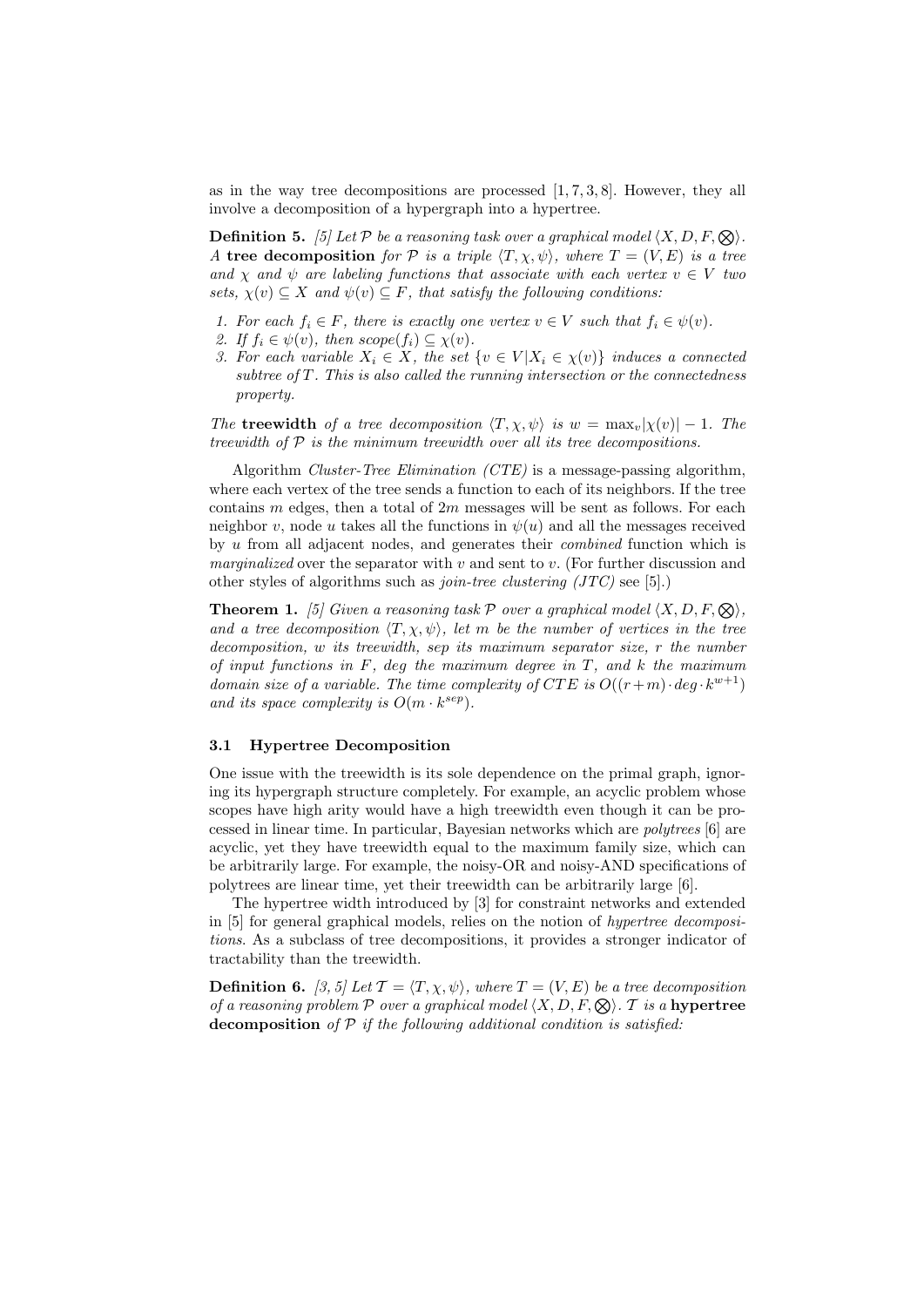4. For each  $v \in V$ ,  $\chi(v) \subseteq scope(\psi(v))$ .

The hypertree width of a hypertree decomposition is  $hw = \max_{v} |\psi(v)|$ . The hypertree width of  $P$  is the minimum hypertree width over all its hypertree decompositions.

In [3] the complexity of processing hypertree decomposition for solving a constraint satisfaction problem is analyzed as a function of the hypertree width hw, it is shown that a hypertree decomposition of a constraint problem can be processed in time  $O(m \cdot hw \cdot log t \cdot t^{hw}).$ 

In [5] it was shown that the time complexity bound of Theorem 1 can be extended straight-forwardly to any graphical model that is absorbing relative to 0. A graphical model is absorbing relative to a 0 element if its combination operator has the property that  $x \otimes 0 = 0 \quad \forall x$ ; for example, multiplication has this property while summation does not. It has been shown that:

**Theorem 2.** [5] A hypertree decomposition of a reasoning problem that is absorbing relative to 0 can be processed<sup>1</sup> in time  $O(m \cdot deg \cdot hw \cdot logt \cdot t^{hw})$  and space  $O(t^{hw})$ , where m is the number of edges in the hypertree decomposition, hw its hypertree width, and t bounds on the size of the relational representation of each function in R.

Note that if  $t = k^w$  then Equation 2 becomes:  $m \cdot hw \cdot w \cdot logk \cdot (k^w)^{hw}$ . Clearly, in this case, for any tree decomposition, the treewidth-based bound is far superior than the one provided by its hypertree width. The question we thus ask is, under what conditions would the complexity bound generated by the hypertree width be tighter than the bound generated by the treewidth? And how often are those conditions met in practice?

## 4 Experiments

In this section we evaluate empirically the treewidth and hypertree width bounds on various practical probabilistic networks such as coding networks, dynamic Bayesian networks, genetic linkage instances and CPCS networks used in medical diagnosis.

Since computing the minimal hypertree width is NP hard in general, we employed a heuristic method for generating hypertree decompositions that were recently proposed in [4]. It uses Bucket Elimination (BE) and produces a tree decomposition of the primal graph given an elimination order and extends it to a hypertree decomposition by means of set covering heuristics. This results in upper bounds for both the treewidth and hypertree width.

We looked at about 100 problem instances. Table 1 displays a summary of a subset of 23 Bayesian networks from the UAI'06 Evaluation Repository<sup>2</sup> which

 $1$  The algorithms for processing decompositions assumed in [3] and [5] are slightly different

 $^{2}$  http://ssli.ee.washington.edu/ bilmes/uai06InferenceEvaluation/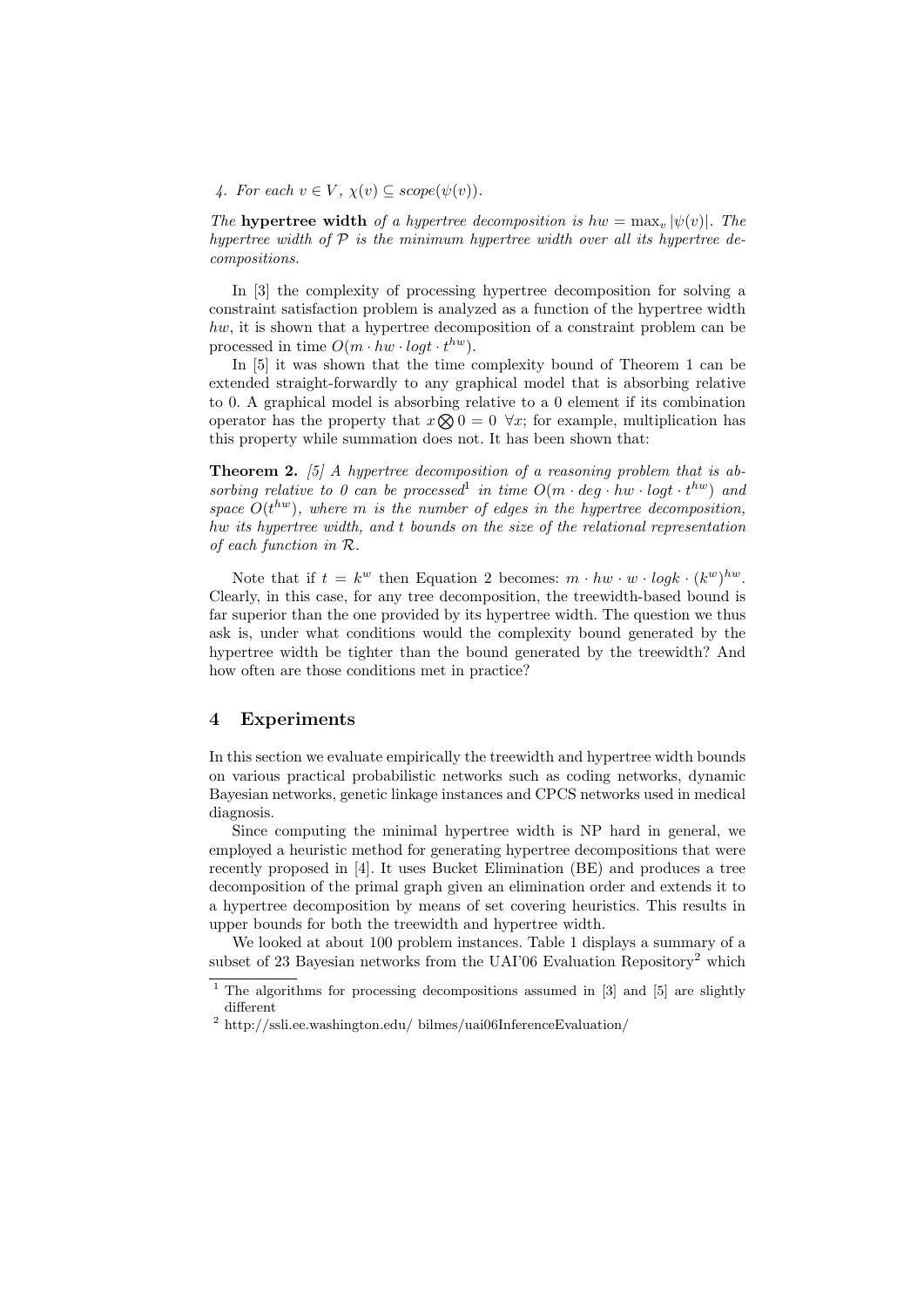| instance                              | class       | $\boldsymbol{n}$ | $\boldsymbol{a}$ | $\boldsymbol{k}$ | $\boldsymbol{t}$ | $\boldsymbol{k}$ | $t_{i}$      | $\boldsymbol{w}$ | hw             | R        | $\left  R \right $ |
|---------------------------------------|-------------|------------------|------------------|------------------|------------------|------------------|--------------|------------------|----------------|----------|--------------------|
| $BN_20$                               |             | 2843             | $\left 4\right $ | 91               |                  | 910 18.92        | 213.32       | 7                | 4              | 1.88     | $-0.38$            |
| BN 22                                 | DBN         | 2425             | $\vert$          | 91               | 910              | 18.74            | 193.39       | 6                | 3              | 2.88     | 0.78               |
| $BN-24$                               |             | 1819             | $\left 4\right $ | 91               | 910              | 20.99            | 269.41       | 5                | $\overline{2}$ | 3.88     | 1.75               |
| $BN-26$                               |             | 3025             | 7                | 10               | 3645             | 6.00             | 1222.67      | 10               | $\overline{2}$ | 2.88     | 1.61               |
| <b>BN_70</b>                          |             | 2315             | 5                | 36               | 128              | 5.38             | 22.92        | 86               | 42             | 45.34    | 5.72               |
| BN_71                                 | linkage     | 1740             | 5                | 36               | 128              | 6.17             | 24.23        | 52               | 39             |          | $-1.25 - 12.89$    |
| BN <sub>-72</sub>                     |             | 2155             | 5                | 36               | 128              | 6.18             | 23.94        | 66               | 53             |          | $-8.97 - 20.89$    |
| BN 573                                |             | 2140             | 4                | 36               | 128              | 5.86             | 21.57        | 92               | 55             | 27.28    | $-2.72$            |
| <b>BN_74</b>                          |             | 749              | 4                | 36               | 128              | 6.44             | 24.26        | 28               | 22             | $-2.78$  | $-7.82$            |
| BN 75                                 |             | 1820             | 5                | 36               | 128              | 5.76             | 24.32        | 100              | 51             | 48.16    | 5.36               |
| BN <sub>-76</sub>                     |             | 2155             | 5.               | 36               | 128              | 7.01             | 28.07        | 72               | 40             | 27.77    | 2.96               |
| BN <sub>-</sub> 77                    |             | 1020             | 4                | 45               | 162              | 9.21             | 42.48        | 24               | 14             | 8.74     | 0.35               |
| $\overline{\text{BN}}$ <sub>-80</sub> |             | 360              | 12               | $\overline{2}$   | 4096             | 2.00             | 134.26       | 22               | 4              | $-7.83$  | $-1.89$            |
| BN -82                                | <b>CPCS</b> | 3601             | 12               | $\overline{2}$   | 4096             | 2.00             | 134.26       | 23               | $\overline{4}$ | $-7.53$  | $-1.59$            |
| <b>BN_84</b>                          |             | 360              | 12               | $\overline{2}$   | 4096             | 2.00             | 134.26       | 21               | $\overline{4}$ | $-8.13$  | $-2.19$            |
| BN 86                                 |             | 422              | 18               | 2                | 262144           |                  | 2.00 2200.63 | 23               | $\overline{4}$ | $-14.75$ | $-6.45$            |
| <b>BN_88</b>                          |             | 422              | 18               | $\overline{2}$   | 262144           |                  | 2.00 2200.63 | 24               | 5              | $-19.87$ | $-9.49$            |
| BN <sub>-126</sub>                    |             | 512              | 5                | $\overline{2}$   | 16               | 2.00             | 6.00         | 58               | 21             | $-7.83$  | 1.12               |
| <b>BN_127</b>                         | coding      | 512              | 5                | $\overline{2}$   | 16               | 2.00             | 6.00         | 55               | 22             | $-9.93$  | $-0.56$            |
| <b>BN_128</b>                         |             | 512              | 5                | $\overline{2}$   | 16               | 2.00             | 6.00         | 56               | 21             | $-8.43$  | 0.52               |
| <b>BN_129</b>                         |             | 512              | 5                | $\overline{2}$   | 16               | 2.00             | 6.00         | 56               | 22             | $-9.63$  | $-0.26$            |
| <b>BN<sub>-130</sub></b>              |             | 512              | 5                | $\overline{2}$   | 16               | 2.00             | 6.00         | 54               | 21             | $-9.03$  | $-0.09$            |
| <b>BN_131</b>                         |             | 512              | 5                | $\overline{2}$   | 16               | 2.00             | 6.00         | 54               | 21             | $-9.03$  | $-0.08$            |

Table 1. Results for experiments with Bayesian networks from the UAI'06 Evaluation Repository.

we view as more interesting or representative of the overall set. For each test instance we report the number of variables  $n$ , the maximum and average domain size  $(k, \bar{k})$ , the maximum arity a of the conditional probability tables (CPTs) and the maximum and average tightness  $(t, \bar{t})$ , defined as the number of tuples with non-zero probability. We also record the treewidth  $w$  and hypertree width  $hw$ obtained for the BE decomposition heuristic. To quantify the difference between the two bounds (in orders of magnitude), we define the following ratios:

$$
R = log_{10}\left(\frac{k^w}{t^{hw}}\right) \text{ and } \bar{R} = log_{10}\left(\frac{\bar{k}^w}{\bar{t}^{hw}}\right)
$$

.

When  $R$  is negative the treewidth bound is tighter than the hypertree width bound. We observe that for problem instances with large domain sizes and relatively tight CPTs the hypertree width bound improves upon the treewidth by several orders of magnitude. For instance, on problems BN 70 and BN 75, the difference is more than 40 orders of magnitude in favor of the hypertree width bound. These networks belong to the genetic linkage analysis domain and are known to contain a lot of deterministic CPTs.

In contrast, and as expected, on problem instances with small domain sizes and relatively little determinism, such as coding and CPCS networks, the traditional treewidth based bound provides a much tighter measure of computational complexity. We also experimented with deterministic grid networks and networks derived from the ISCAS'85 digital circuit benchmark. All these networks have maximum domain sizes of 2 and exhibit a low degree of determinism, therefore the treewidth bound is indeed superior.